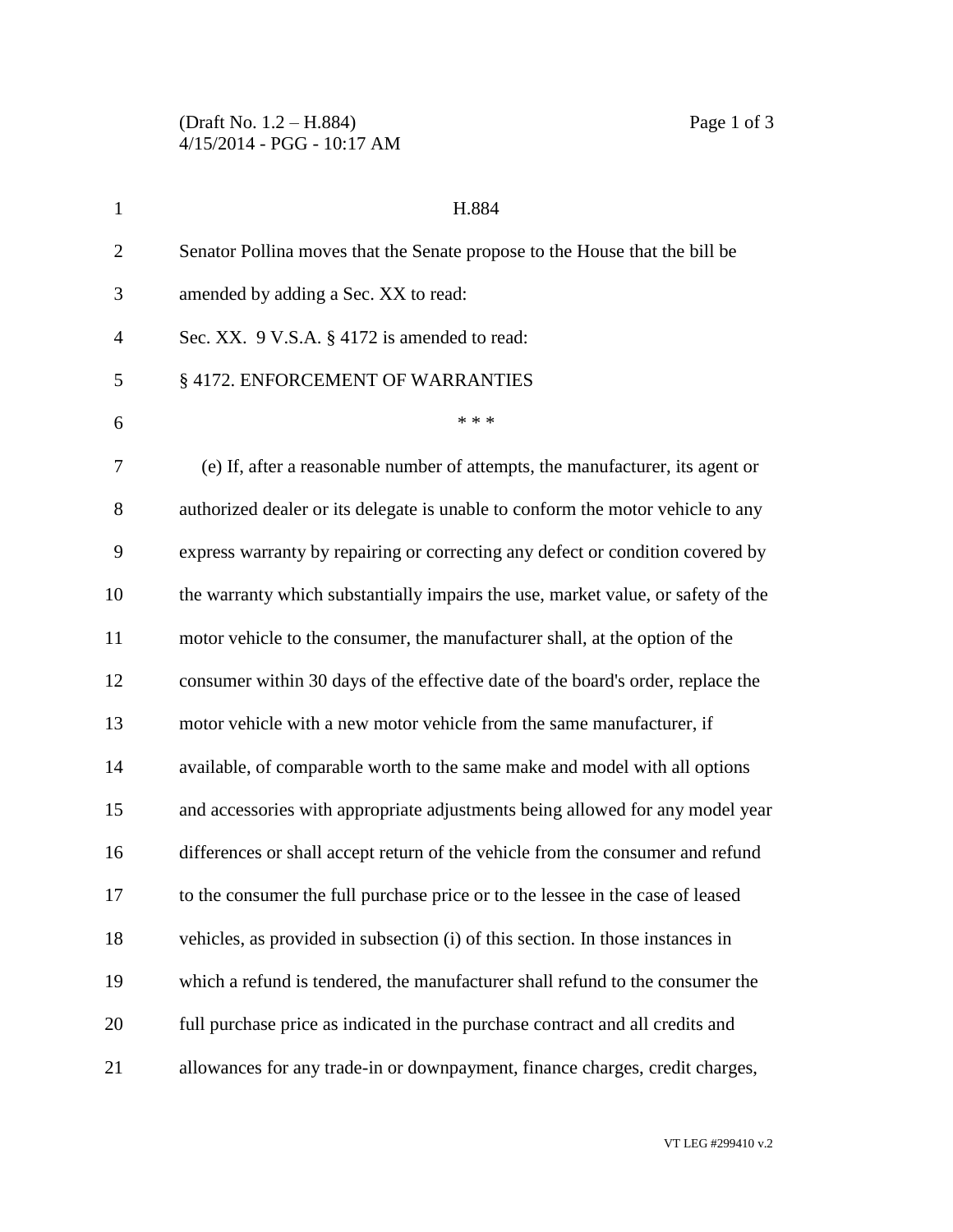(Draft No. 1.2 – H.884) Page 2 of 3 4/15/2014 - PGG - 10:17 AM

| $\mathbf{1}$   | registration fees and any similar charges and incidental and consequential       |
|----------------|----------------------------------------------------------------------------------|
| $\overline{2}$ | damages or in the case of leased vehicles, as provided in subsection (i) of this |
| 3              | section. Refunds shall be made to the consumer and lienholder, if any, as their  |
| $\overline{4}$ | interests may appear or to the motor vehicle lessor and lessee as provided in    |
| 5              | subsection (i) of this section. A reasonable allowance for use shall be that     |
| 6              | amount directly attributable to use by the consumer prior to his or her first    |
| 7              | repair attempt and shall be calculated by multiplying the full purchase price of |
| 8              | the vehicle by a fraction having as its denominator 100,000 and having as its    |
| 9              | numerator the number of miles that the vehicle traveled prior to the first       |
| 10             | attempt at repairing the vehicle. If the manufacturer refunds the purchase price |
| 11             | or a portion of the price to the consumer, any Vermont motor vehicle purchase    |
| 12             | and use tax paid shall be refunded by the state to the consumer in the           |
| 13             | proportionate amount. To receive a refund, the consumer must file a claim with   |
| 14             | the commissioner of motor vehicles Commissioner of the Department of Motor       |
| 15             | Vehicles within 90 days of the effective date of the order or settlement.        |
| 16             | * * *                                                                            |
| 17             | (i) In cases in which the lessee elects a replacement vehicle, a collateral      |
| 18             | change with appropriate adjustments for any model year difference or excess      |
| 19             | mileage, or both, shall be incorporated into an amended lease agreement. In      |
| 20             | cases in which a refund is tendered by a manufacturer for a leased motor         |
| 21             | vehicle under subsection (e) of this section, the refund and rights of the motor |

VT LEG #299410 v.2